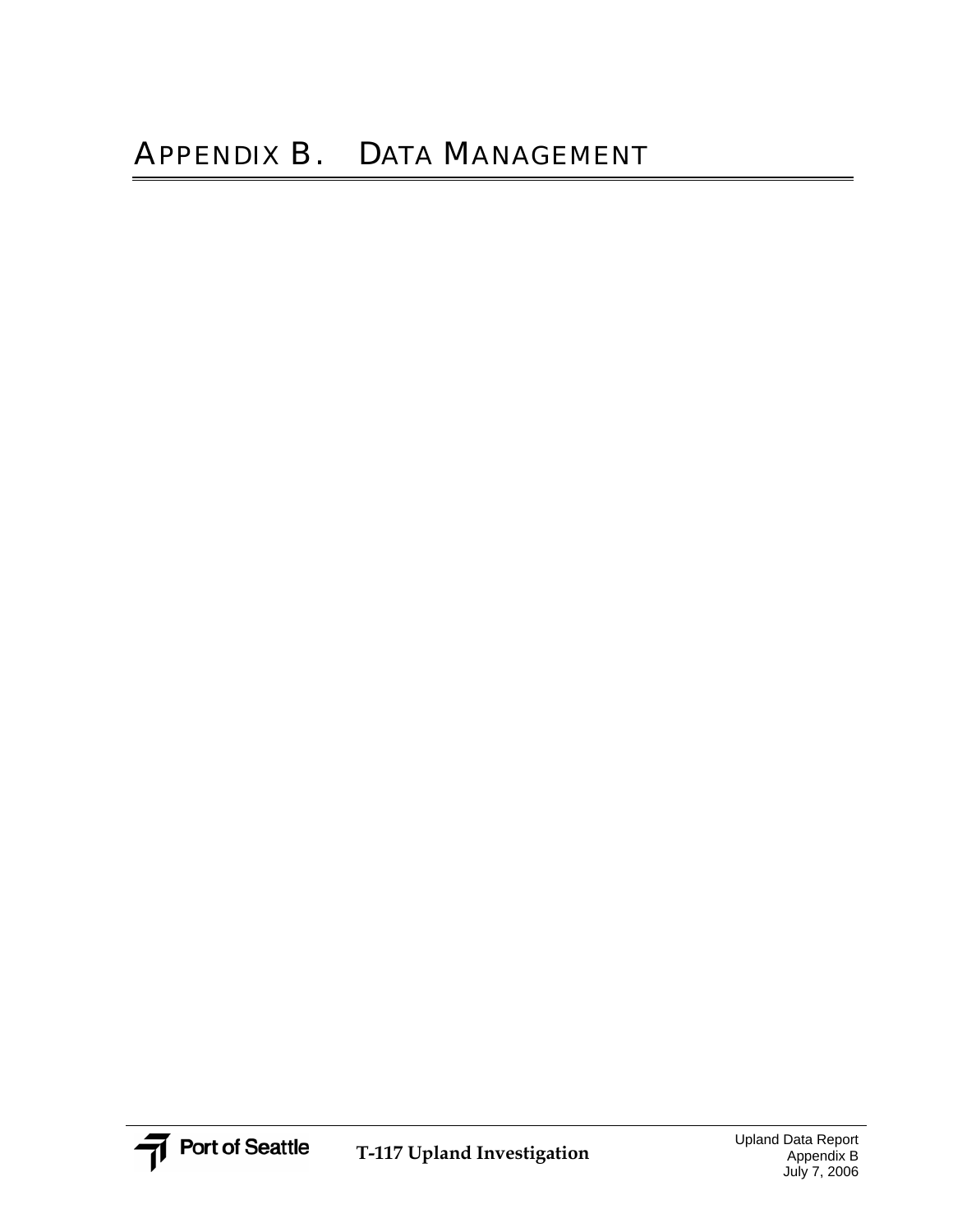## **B.1 LABORATORY REPLICATES**

Chemical concentrations obtained from the analysis of laboratory duplicates or replicates (two or more analyses on the same sample) are averaged for a closer representation of the "true" concentration as compared to the results of a single analysis. Averaging rules are dependent on whether the individual results are detects or non-detects. If all concentrations are detects for a given parameter, the values are simply averaged arithmetically. If all concentrations are undetected for a given parameter, the minimum detection limit is reported. If the concentrations are a mixture of detects and non-detects, any two or more detected concentrations are averaged arithmetically and detection limits ignored. If there is a single detected concentration and one or more non-detects, the detected concentration is reported. The latter two rules are applied regardless of whether the detection limits are higher or lower than the detected concentration.

# **B.2 SIGNIFICANT FIGURES AND ROUNDING**

The laboratory reports results with different numbers of significant figures depending on the instrument, parameter, and the concentration relative to the reporting limit (RL). The reported (or assessed) precision of each observation is explicitly stored in the project database as a record of the number of significant figures assigned by the laboratory. The tracking of significant figures becomes important when calculating averages and performing other data summaries.

When a calculation involves addition, such as totaling polychlorinated biphenyls (PCBs) or polycyclic aromatic hydrocarbons (PAHs), the calculation can only be as precise as the least precise number that went into the calculation. For example (assuming two significant figures):

210 + 19 = 229, but this would be reported as 230 because the trailing zero in the number 210 is not significant.

When a calculation involves multiplication or division, such as when carbon normalizing is used, all significant figures are carried through the calculation, and then the total result is rounded at the end of the calculation to reflect the value used in the calculation with the fewest significant figures. For example:

 $59.9 \times 1.2 = 71.88$ , to be reported as 72 because there are two significant figures in the number 1.2.

When rounding, if the number following the last significant figure is less than 5, the digit is left unchanged. If the number following the last significant figure is equal to or greater than 5, the digit is increased by 1.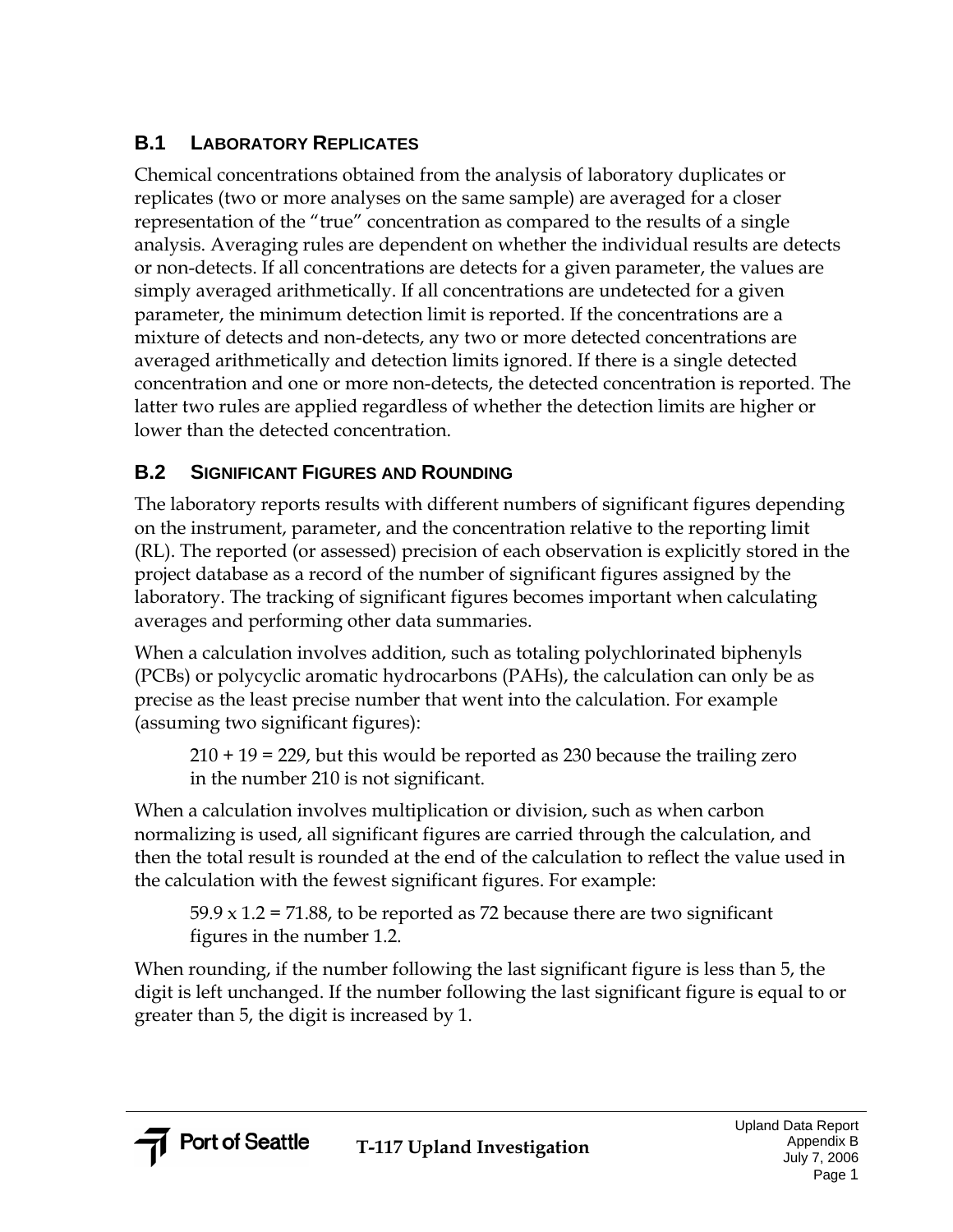## **B.3 DILUTIONS**

All analyte concentrations within the calibration range of the instrument in the lowest analytical dilution are selected as the final result. Any analyte concentrations that exceed the calibration range and are qualified as estimated by the laboratory as an exceedance (E-qualified) are rejected by the data validator. The values for these analytes are selected from the analysis of the sample dilution in which the analyte concentration is within the calibration range of the instrument. In cases where the result from the lowest analytical dilution is qualified by the laboratory or the validator, the validator uses best professional judgment to determine whether or not the qualification warrants the selection of the result from another analytical dilution as the final result.

#### **B.4 MULTIPLE RESULTS FOR THE SAME ANALYTE USING ONE ANALYTICAL METHOD**

Multiple analyses of a sample for a group of analytes can occur as a result of laboratory quality assurance (QA) issues that may only affect a subset of the analyte group. In these cases, there may be multiple results for certain analytes. The data validator uses the following rules to select a single value when multiple results are reported by the laboratory for a single analyte in a single sample using the same method.

- $\bullet$  If all results are detected without qualification as an estimated value (i.e., J- or E-qualifier), then the result from the lowest analytical dilution is selected. If multiple, unqualified results from the same analytical dilution are available, the highest concentration is selected as a health-protective approach.
- If a mixture of estimated (i.e., J-qualified) and unqualified detected results are reported, then the unqualified detected result is selected.
- If all results are reported as detected with estimated qualification, the "best result" is selected using best professional, technical judgment.
- If both non-detected and detected results are reported, then the detected result is selected.
- If all results are reported as non-detected, then the lowest RL is selected.

## **B.6 CALCULATING TOTALS**

Concentrations for analyte sums are calculated as follows:

 **Total PCBs** are calculated, in accordance with the test methods acceptable under the Comprehensive Environmental Response, Compensation, and Liability Act (CERCLA), using only detected values for seven Aroclor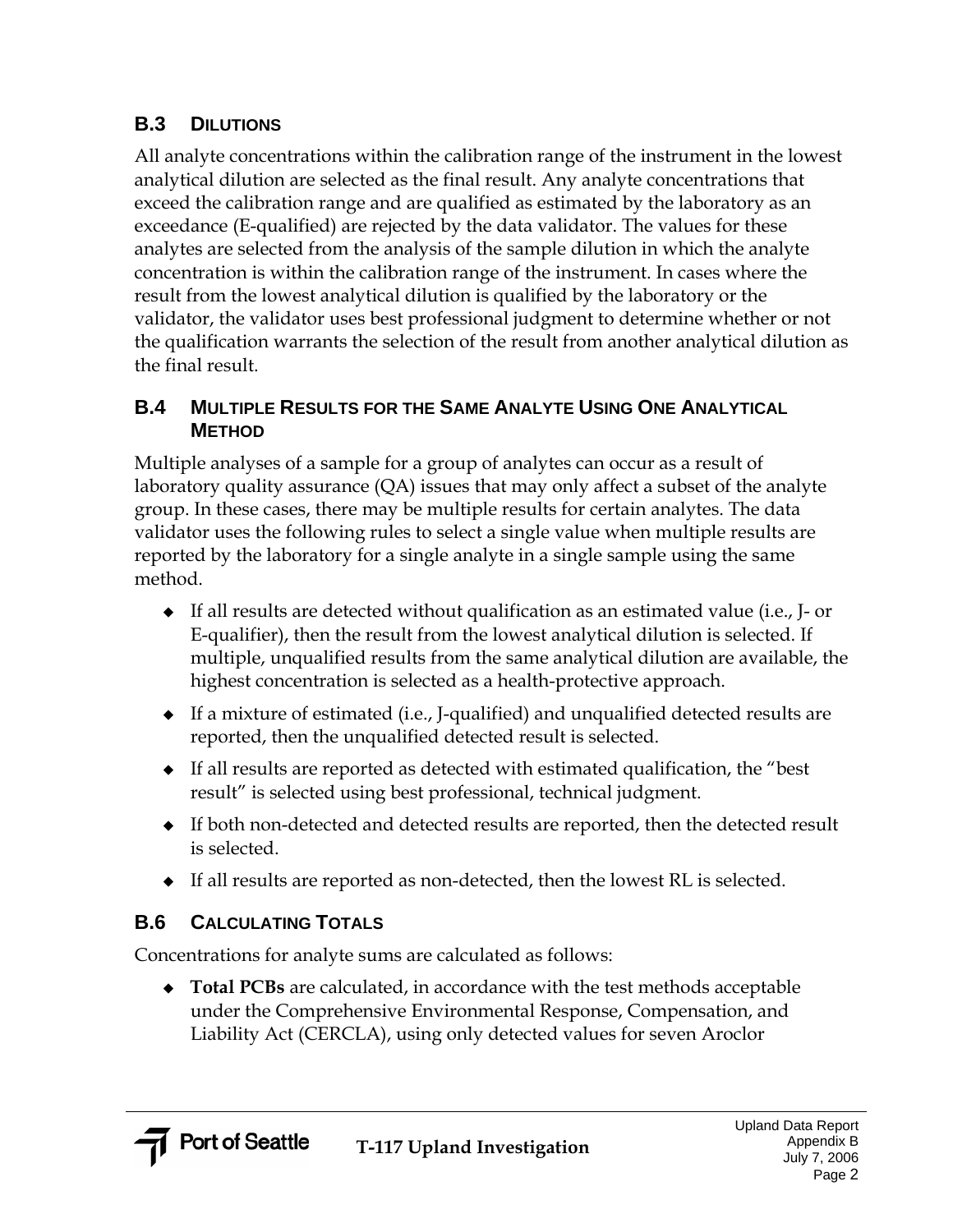mixtures.1 For individual samples in which none of the seven Aroclor mixtures is detected, total PCBs are given a value equal to the highest RL of the seven Aroclors and assigned a U-qualifier indicating the lack of detected concentrations.

- **Total low-molecular-weight PAHs (LPAHs), high-molecular-weight PAHs (HPAHs), PAHs, and benzofluoranthenes** are also calculated in accordance with the test methods acceptable under CERCLA. Total LPAHs are the sum of detected concentrations for naphthalene, acenaphthylene, acenaphthene, fluorene, phenanthrene, and anthracene. Total HPAHs are the sum of detected concentrations for fluoranthene, pyrene, benzo(a)anthracene, chrysene, total benzofluoranthenes, benzo(a)pyrene, indeno(1,2,3,-c,d)pyrene, dibenzo(a,h)anthracene, and benzo(g,h,i)perylene. Total benzofluoranthenes are the sum of the b (i.e., benzo(b)fluoranthene), j, and k isomers. Because the j isomer is rarely quantified, this sum is typically calculated with only the b and k isomers. For samples in which all individual compounds within any of the three groups described above are undetected, the single highest RL for that sample represents the sum.
- **Total petroleum hydrocarbon (TPH)** is calculated as the sum of the detected concentrations of the diesel and motor oil fractions analyzed using the Northwest total petroleum hydrocarbon – diesel and oil extractable (NWTPH-Dx) test method. For individual samples in which neither diesel nor motor oil is detected, TPH is given a value equal to the highest RL of the individual fractions and assigned a U-qualifier indicating the lack of detected concentrations. Results generated using the Northwest total petroleum hydrocarbon – hydrocarbon identification (NWTPH-HCID) or Northwest total petroleum hydrocarbon – gasoline (NWTPH-G) methods are not calculated in this total.

### **B.7 CALCULATION OF CARCINOGENIC POLYCYCLIC AROMATIC HYDROCARBONS (CPAH)**

Carcinogenic polycyclic aromatic hydrocarbons (cPAH) values are calculated using toxic equivalency factor (TEF) values (California EPA 1994; Ecology 2001) based on the individual PAH component's relative toxicity to benzo(a)pyrene. TEF values are presented in Table B-1. The cPAH is calculated as the sum of each individual PAH concentration multiplied by the corresponding TEF value. When the individual PAH component concentration is reported as non-detected, then the TEF is multiplied by half the RL.

 $\overline{a}$ 1 Aroclors 1016, 1221, 1232, 1242, 1248, 1254, and 1260.